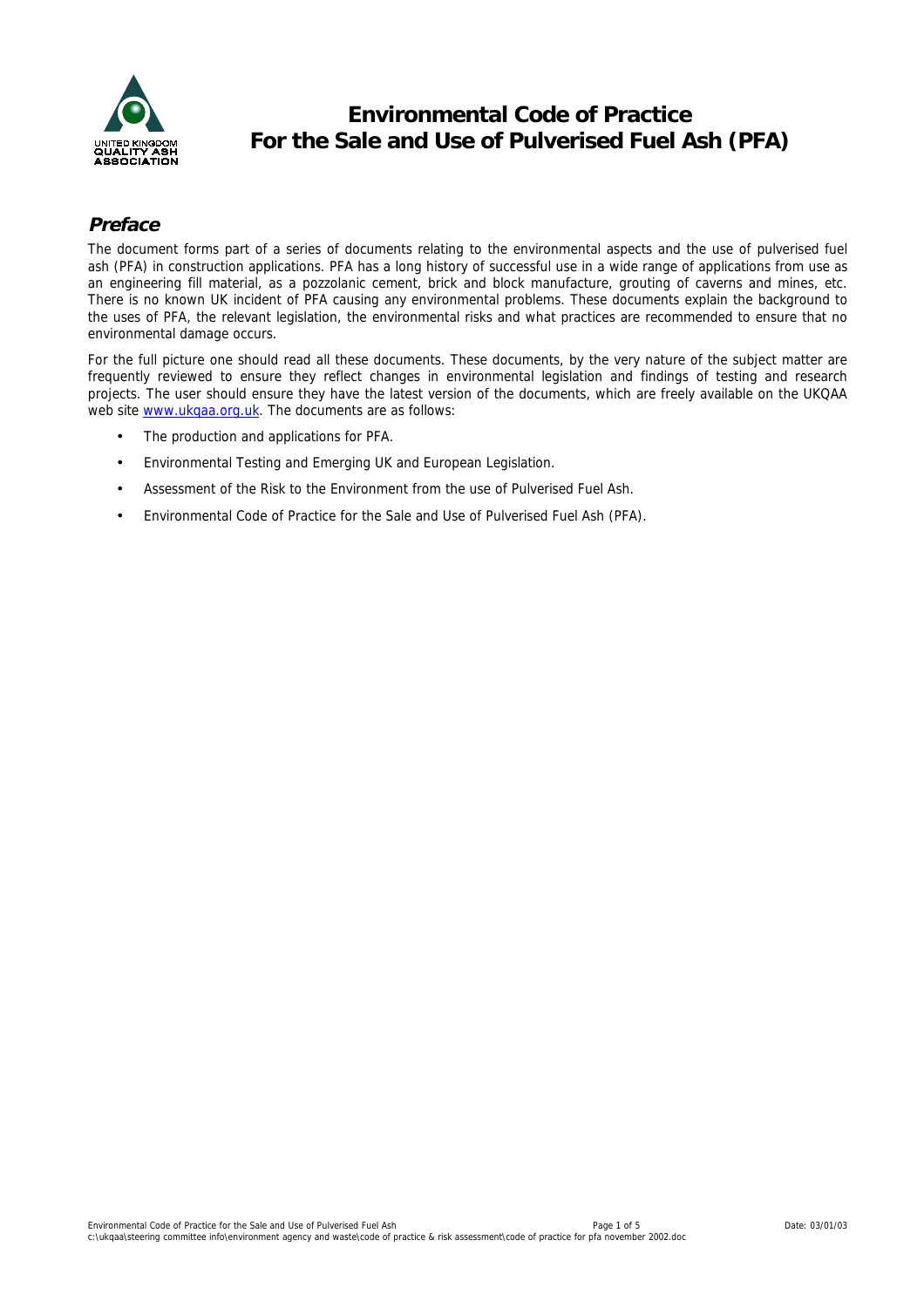## **Introduction**

The Electricity Association, Joint Environment Programme (Electricity Industry) and the United Kingdom Quality Ash Association have jointly prepared this guidance. This document sets out clear and simple guidance, which is designed to prevent any risks of environmental pollution.

PFA (also known as fly ash in many countries) is a by-product of the combustion of pulverised coal or coal and other materials, known as co-combustion, in electricity power generation. It consists of oxides of silica, alumina, iron, calcium and various minor constituents. PFA, due to the high temperatures of  $>1.250C$  found in power station furnaces, is mainly in the glassy phase with a spherical particle shape. The method of its formation traps the majority of the trace elements within the glassy matrix ensuring that they are unable to leach from the material.

PFA is readily available as dry, conditioned and a stockpiled material suitable for use as a general and structural fill, grouting and for many other applications. PFA can be used for a wide range of purposes in addition to fill and grouting applications, e.g. as a cementitious material in concrete, for the manufacture of lightweight aggregates, building blocks, etc. The use of PFA is governed by many standards including:

- $\cdot$  As a fill material DOT Specification for Highways works, BS8002<sup>[1](#page-4-0)</sup> and BS8006<sup>2</sup>.
- •For concrete as a cementitious addition BS3892 Parts  $1^3$  &  $2^4$  and BS EN450.
- $\div$ For use in the manufacture of cement BS EN197-1<sup>5</sup> and BS 6610<sup>6</sup>[.](#page-4-0)
- $\div$  For use in grouting applications BS3892 Part 3<sup>7</sup>.
- For use in road construction [a](#page-4-0)s hydraulic road binders EN14227 Parts  $3^8$  and  $4^9$ .
- NB: There are many other standards and applications relating to PFA/fly ash.

There are an estimated 250 million tonnes of material on stock throughout the country with some 5.5 million tonnes being produced annually.

When using PFA good engineering practice, appropriate selection of the material and suitability of the application in conjunction with the guidelines set out below will minimise the risk of any environmental problems.

#### **PFA and the Environment**

The Environment Agency (EA) has approved the use of PFA in numerous contracts, however, it is the responsibility of the user of this document should ensure that the local EA officer gives approvals for both the application and the procedures adopted. PFA can be used in most construction situations without causing any significant environmental impact by following these recommendations. Using PFA can reduce the use of primary aggregates, therefore reducing the demand for quarrying. The Agency is fully aware PFA is a by-product of the burning of coal in power stations and, if not used, it would often have to be disposed of in landfill.

#### **Leachates**

The typical analysis of PFA shows that approximately 2% of the constituents are water-soluble with calcium sulfate being the major fraction. The pH of PFA is typically 7 to 12. The source of this alkalinity is mainly calcium hydroxide and the usual health and safety precautions<sup>10</sup> should be observed when handling PFA. The main water-soluble trace element, which may have an impact on some plant species, is boron. To establish plant growth on PFA selected species of grasses and other plants should be used. Additionally PFA has a very low nitrogen content and fertilisers rich in nitrogen will be required to establish plant growth.

Due to the inherently low permeability of compacted PFA, the rate of leaching is extremely low in the most onerous unbound applications, i.e. fill applications. Plants adjacent to a PFA fill embankments are unlikely to be affected by such leachates due to the low permeability and concentrations of deleterious compounds. Lagoon PFA, material that has been transported and deposited in copious quantities of water at the power station, will have most of the leachable materials removed due to the nature of the process used.

Considering the low permeability of PFA fill, typically  $10^{-7}$  m/s, it is very difficult to saturate the material in embankments. Therefore, any leachates can only occur from the surface layers of embankments through the action of rainwater, presuming adequate drainage is provided beneath the embankment. Water may rise by capillary action in PFA even after compaction. A drainage layer of coarse material is essential, this may consist of 150 - 450mm in depth placed below the PFA and will eliminate capillary action. This may consist of Type 1 material and Type 6D from the Specification for Highway Works, Furnace Bottom Ash, hogging and/or a geotextile membrane. The potential for capillary rise in PFA, as with other silty materials, can render PFA susceptible to frost heave.

In bound applications, such as grouting and concrete, the addition of Portland Cement and/or lime reduces the permeability further than found with PFA used in unbound applications. This, combined with the high pH resulting from the PFA and the Portland Cement/lime generally ensures that insignificant amount of leaching will occur. However, consideration does have to be given to leachates arising from the binding material(s) and/or aggregates being employed. These leachates may predominate within the resulting bound material.

Complete details of "Environmental Aspects of PFA" are available from the UKQAA web site at www.UKQAA.org.uk.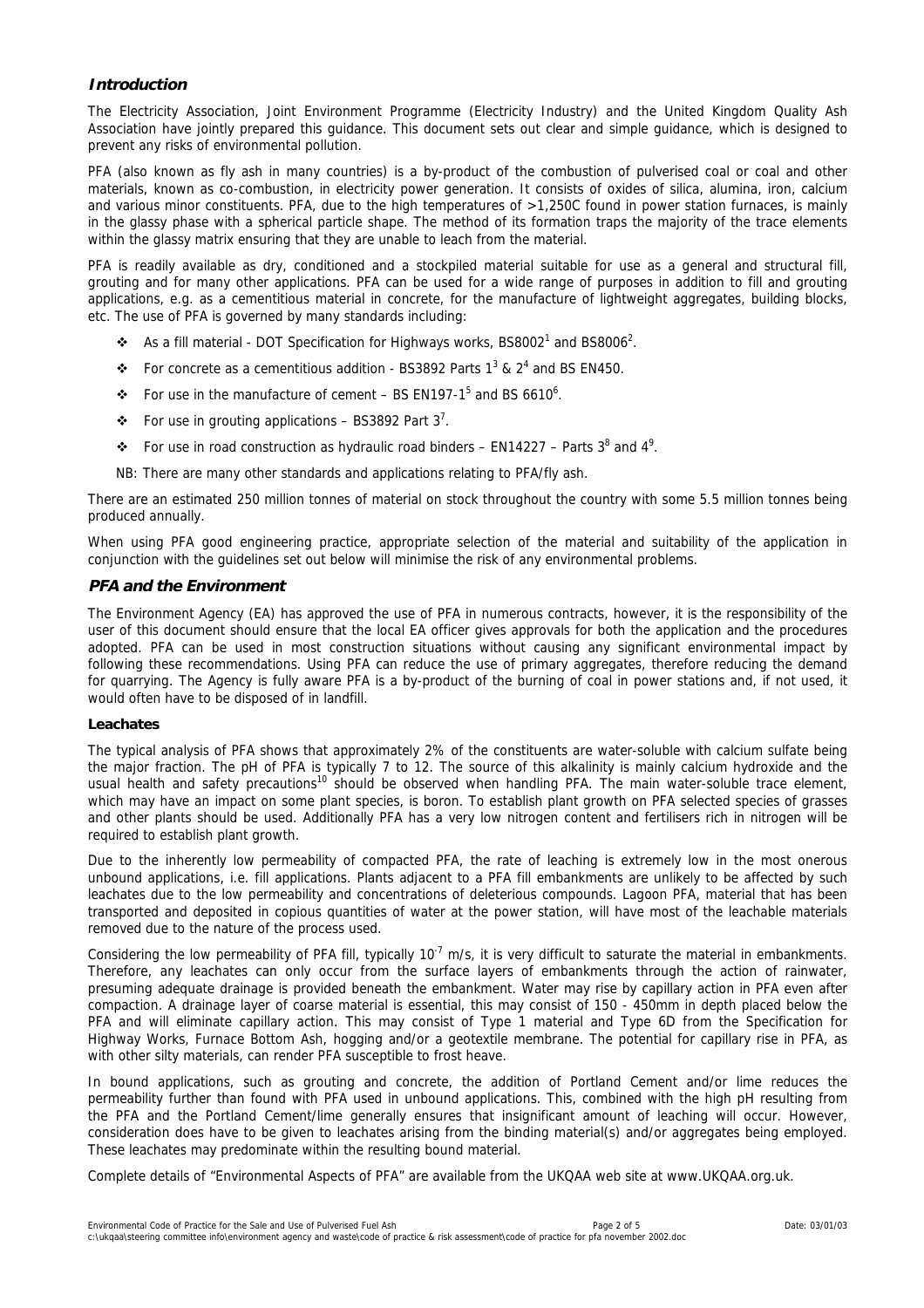#### **Dust**

Avoid creating airborne dust wherever possible. Where dust is generated then engineering control measures should be considered (water sprays) to maintain the airborne dust concentration as low as is reasonably practical. If PFA is to be stockpiled for a long period (several months) then dust suppressants can be used to treat the surface and eliminate the problem of dust blow.

PFA is classified as a nuisance dust and personal exposure should be controlled to the minimum that is reasonably practical and, in any case, should not exceed 10 mg/m<sup>3</sup> in an 8 hour Time Weighted Average (TWA) total inhalable dust. Respirable dust exposure should not exceed 5 mg/m<sup>3</sup> in an 8 hour TWA. Monitor as for airborne inhalable dust using the gravimetric determination method.

#### **Waste Classification**

PFA is classed as a 'Controlled Waste' in the UK and has no special requirements for its disposal at appropriately licensed facilities. They are included in the combined European Waste Catalogue and Hazardous Waste List<sup>11</sup> as 'coal fly ash' (Code No. 10 01 02) as non-hazardous materials. Co-combustion fly ashes may be classified as hazardous wastes should they contain dangerous substances as follows; (10 01 16\*) 'fly ash from co-incineration containing dangerous substances' and (10 01 17) 'fly ash from co-incineration other than those mentioned in 10 01 16'. The classification 'containing dangerous substances' for co-incineration ashes depends on the composition of the waste being co-incinerated and the resulting ash.

Waste Transfer Notes should not be required for transportation within the UK. Coal fly ashes are also 'Green List' materials for transfrontier shipment.

## **Specific Guidance for the use of PFA in Unbound and Bound Applications**

#### **1. Method Statements**

- 1.1. **Customers Method Statement**  a method statement shall be prepared by the customer setting out the details of how the PFA is to be received, handled, stored and placed/used on the construction site. The measures shall be designed to protect the environment from dust blow and leachate problems. Power station operators are able to provide a sample document that may be used as a basis of the method statement.
- 1.2. **Suppliers Method Statement** The power station operator, or his agent, shall prepare a method statement for the extraction/ production, loading and transport of PFA to the construction site. The measures shall be designed to protect the environment from dust blow and leachate problems.

The customers and suppliers method statements shall address the following aspects:

#### 2. **Working areas**

- 2.1. **Stockpiles at the power station**  The working face should be kept to a minimum to prevent dust problems, particularly in drying / windy conditions. Provision of water sprays on the face of the exposed area and haul roads to prevent dust problems are required.
- 2.2. **Storage on the Construction site**  Stockpiles should be kept to a minimum. The working area should be kept to a minimum. Provision for water sprays shall be made, particularly in drying/windy conditions. The protective layer should be applied as soon as practicable after completion of the construction of an embankment. PFA should be stored in site in such a way as to prevent the accidental discharge of the material into water courses.

#### 3. **Transporting the PFA to site**

- 3.1. Moistened PFA, e.g. from conditioning plants, stockpiles and lagoons, should be transported in sheeted tipping vehicles.
- 3.2. The vehicle should be in a clean state before travelling on public roads, e.g. wheel washers and similar should be provided.
- 3.3. Vehicles shall travel to site by the most reasonable direct route.
- 3.4. Drivers shall only discharge PFA on the site and at the location as instructed by the contractors, as shown on the delivery ticket.
- 3.5. Dry PFA shall only be carried in sealed tankers, similar in design to cement tankers.
- 3.6. PFA shall only be discharged into tankers at the supply point from appropriate systems capable of preventing dust emissions and accidental releases.
- 3.7. PFA shall only be discharged into silos provided with appropriate discharge and filtration systems. These silos are the responsibility of the customer and should be designed and maintained in such a manner to prevent accidental escape of dust, etc.
- 3.8. Should a delivery of PFA be rejected the driver shall return the material to the supplier.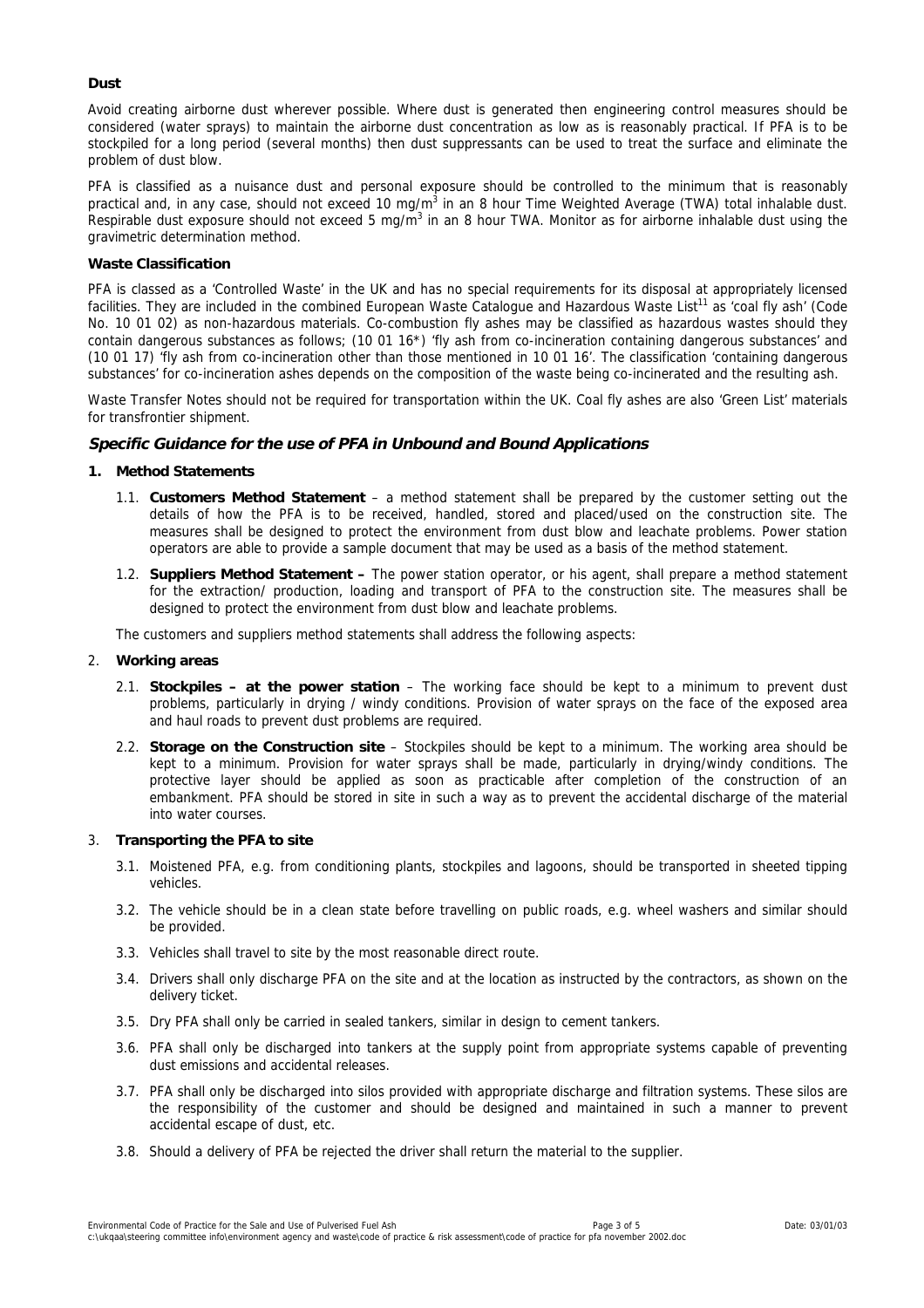### 4. **Embankments**

- 4.1. Embankments should be constructed on a drainage blanket to provide a capillary break, preventing saturation and frost heave in the PFA.
- 4.2. The PFA supplier should establish that the material being supplied is typical with regard to leachate and that a method statement is provided. This should detail the handling of the PFA on site and that transport and other aspects are in line with this Code of Practice.
- 4.3. Where a capillary break is not practicable and the design of the embankment reflects this, then an appropriate assessment of the environmental impact of leachates should be made in conjunction with the Environment Agency officer.
- 4.4. The PFA supplier should be able to provide specific environmental information to assist in this assessment.
- 4.5. Protection for side slopes; to prevent side slope erosion and water run off side slopes should be designed with suitable planting, topsoil and/or an impermeable material to form a protective layer.

#### 5. **Grouting**

- 5.1. In grouting applications, consideration should be given to bleed water that may appear prior to setting of the grouts within the cavity being filled. This water may be used to produce more grout and/or channelled to foul sewerage systems.
- 5.2. Care should be taken to avoid contamination of groundwater, rivers, streams, ponds, etc.

#### 6. **Bound applications, including concrete –**

- 6.1. Normally there are no specific environmental requirements for bound materials containing PFA.
- 6.2. Concrete containing coal PFA may be used in concrete for use in contact with drinking water without further testing.
- 6.3. Co-combustion fly ash containing dangerous substances (10 01 16 European Waste Catalogue) should NOT be used in bound applications unless a full environmental impact assessment has been carried out. This shall be assessed to the satisfaction of the Drinking Water Inspectorate (DWI) for materials designed to be in contact with drinking water.

#### 7. **Leachates**

- 7.1. The consistency of the leaching potential of the PFA is established if the producer can demonstrate this by the production of, at least annual leachate test data.
- 7.2. If there is a major change in fuel source and/or type, the producer shall demonstrate that this does not adversely affect the leaching properties of the PFA.
- 7.3. PFA produced from co-combustion shall be tested for leachates on at least a six-monthly basis. If there is a major change in fuel type, co-combustion fuel or proportion and/or firing conditions the producer shall demonstrate this does not pose a potential environmental risk from leachates in the most sensitive applications being supplied.

## 8. **Sensitive Sites**

- 8.1. If the PFA is to be used in a particularly sensitive site then more rigorous monitoring may be required. This is to be established through consultation with the producer of the PFA and the local Environment Agency officer.
- 9. **Environmental Risk Assessment –** The UKQAA have produced a "A Generic Risk Assessment for PFA", which is available from www.UKQAA.org.uk.

## **Further Information**

l

For further advice and information please contact the supplier of the PFA or:

Dr L K A Sear – Technical Officer

UKQAA, Regent House, Bath Avenue, Wolverhampton, West Midlands, WV1 4EG

Tel: 01902 – 576-586, FAX: 01902-576-596, E-mail: Enquiries@UKQAA.org.uk

<sup>&</sup>lt;sup>1</sup> BS8002, Code of practice for Earth retaining structures, 1994, BSI, Chiswick, London.

<sup>&</sup>lt;sup>2</sup> BS8006, Strength/reinforced soils and other fills, 1995, BSI, Chiswick London.

<sup>&</sup>lt;sup>3</sup> BS3892 Part 1:1997, Pulverised fuel ash, Part 1, Specification for pulverised fuel ash for use with Portland Cement, BSI, Chiswick, London.